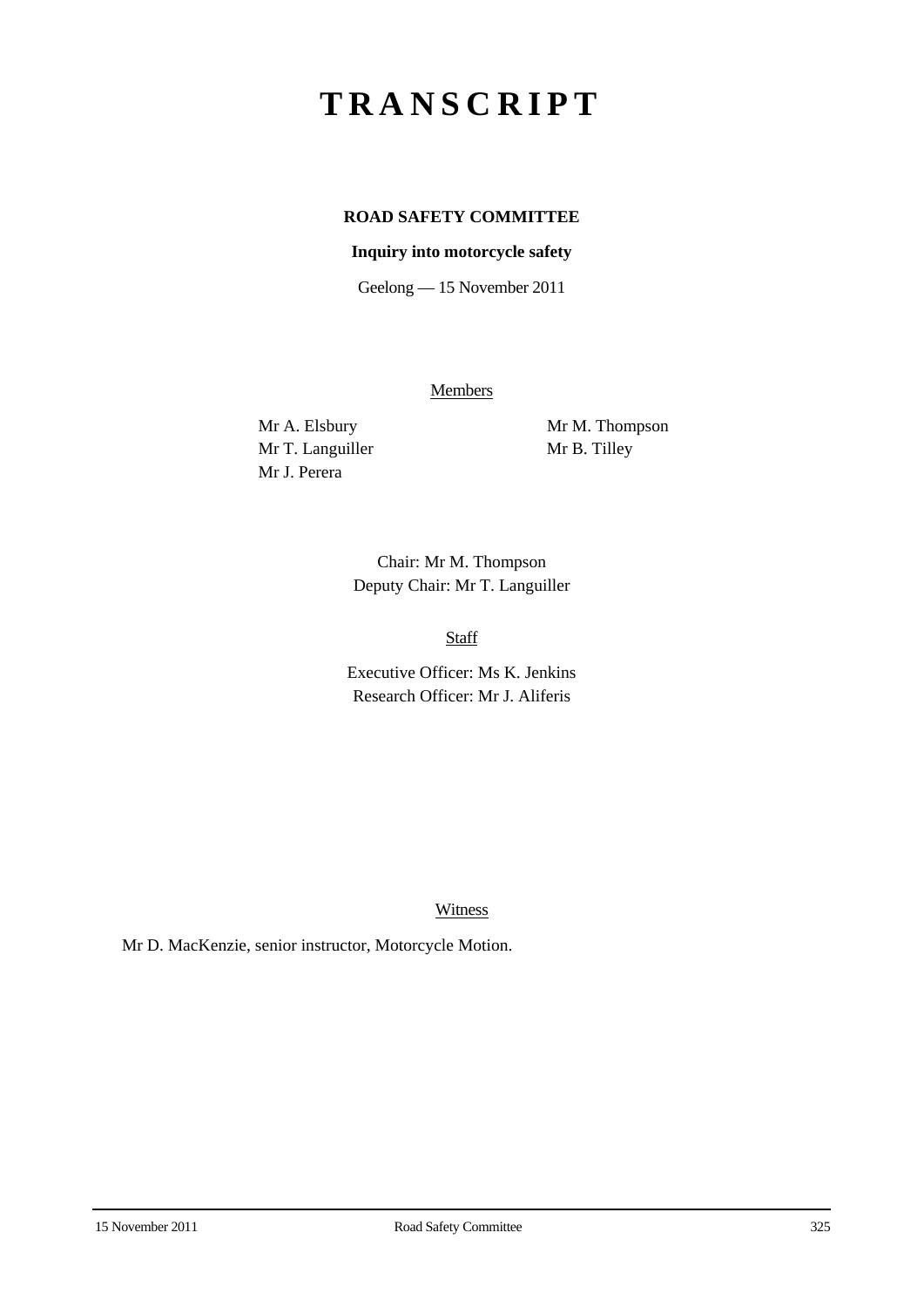**The CHAIR** — I welcome Mr David MacKenzie from Motorcycle Motion. This is a parliamentary committee hearing and you have the benefit of parliamentary privilege for any comments you make here. You will get a copy of your transcript of evidence; we invite you to correct any typos and send it back to us, following which it will be placed on the Web. If you have any comments that should be heard in camera or privately, we can go into a closed session as well. I do not envisage that being a likely need, but there may be one at some point. There are some serious issues that relate to this inquiry overall. I would also like to welcome visitors from interstate. We have a couple of visitors down from Albury who heard about the inquiry from the newspaper. Their bikes have, if I understand the terminology correctly, a good Easy Rider rake. Welcome, gentlemen, and thank you for being here today. Also, if you have any comments, feel free to join in in the informal discussion at the end of this session.

Mr MacKenzie, what I would like you to do is to speak briefly to the general submission that has been put together by Mr Elias. I note that you have been invited to speak by him and also to speak generally. Following that there are a number of questions we would like to ask of you to optimise our time together.

Also if anyone has any thoughts they would like to present to us and they do not feel like they have the immediate opportunity to do so, we have an outstanding secretariat who can take on board written submissions. We can also program contributions later on. With those comments, please start.

**Mr MACKENZIE** — Thank you, Chair. Just stop me if I ramble on. I have a couple of pages that Derek has written out for me.

**Mr MacKENZIE** — My name is David MacKenzie. I have been a motorcycle rider for nearly 40 years. I am a senior instructor with over 10 years experience in the rider training industry. Motorcycle Motion is a wholly independent company relying on fees from students to cover all of our costs. Our goal is to train our students to the actual highest possible standard that we can get them to. We train students for road riding and cater to all levels of road rider, from novice to advanced riders. The majority of our training is done with students wishing to obtain learner permits or licences, but we also offer ongoing and remedial training on a personal one-to-one basis.

A major part of our learner permit course is our theory sessions where we start to try to convince our students to think like responsible, safe motorcyclists. As an instructor I am well aware that it is not possible to adjust an individual's attitude towards any subject, but we try to make the best use of our time with our students to make them aware of the hazards that inexperienced motorcyclists face and how possibly to avoid motorcycle hazards.

One of the major hazard or avoidance techniques we try to emphasise is to make decisions as soon as practical rather than relying on reactive skills — in other words, be proactive in their own safety. During theory sessions we discuss safety gear in detail. One of the issues concerning safety equipment on a motorcycle is the fact that the only requirement by law for motorcyclists as far as gear is concerned is the wearing of an approved helmet under AS1698 standards. In our theory classes we advise students that to minimise their injuries in a collision we strongly recommend that they wear the appropriate safety gear. VicRoads and TAC advertising on sites like spokes.com provide good advice for riders, but currently there is no requirement other than the helmet. This matter was brought up in the previous inquiry into motorcycle safety, and the recommendation was that VicRoads concludes and releases as a matter of urgency a recommended protective clothing and conspicuity standard. We feel a recommendation is not sufficient and that a minimum standard needs to be set.

With rising costs and the difficulty associated with obtaining a car licence, a lot of younger people are obtaining motorcycle licences. Currently an 18-year-old can obtain a motorcycle learner permit and legally ride on the roads of Victoria unaccompanied. We do not feel that riding unaccompanied is a problem. We believe the major issue is lack of traffic awareness — in other words, roadcraft, basically; things that perhaps we all take for granted. Inexperienced riders who choose to obtain a motorcycle learner permit prior to driving a car lack that necessary roadcraft that enables them to correctly judge speed, positioning and perhaps even distance. They are less likely to anticipate the actions of other vehicles and may need to react quickly to avoid a collision, whereas older, more experienced riders are reading the traffic perhaps a good deal ahead of where they would normally be. By requiring motorcycle learner permit applicants who have held a car licence for a period of time, there is a greater likelihood that they have developed some of the aforementioned skills.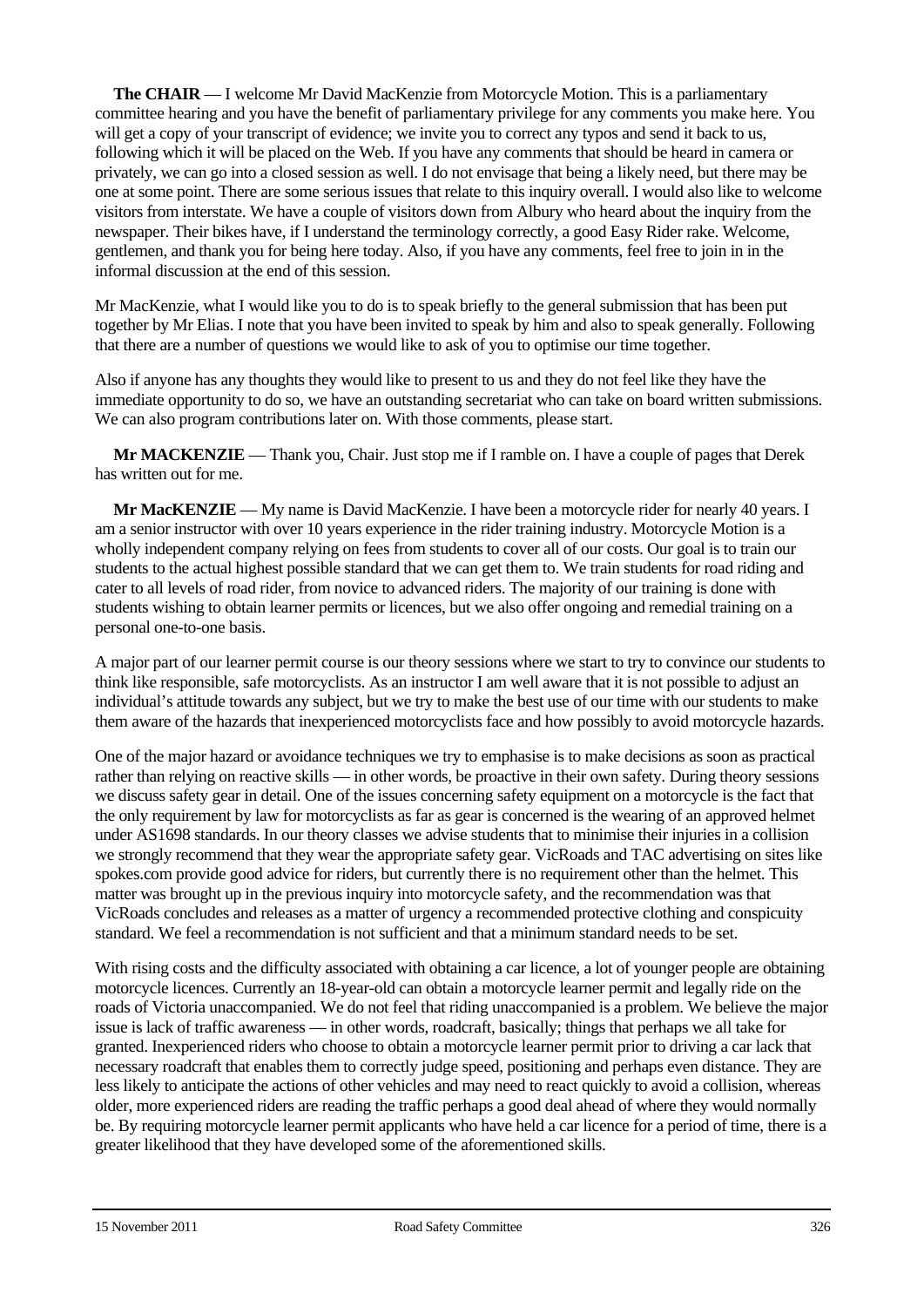If a learner permit was not available to a person who does not hold a car licence, there would be a need for an off-road riders licence — in other words, attaching a recreational licence to the recreational registration of motorcycles where there are certain requirements that they are not allowed to ride in built-up areas. It is a rec-registered bike, so it is really designed for riding in state forests and the like.

The current learner permit test is primarily a demonstration of basic motorcycle handling skills, and this may be sufficient for off-road riders with a more stringent test applied to obtaining a road-going learner permit at the appropriate time perhaps.

Currently the motorcycle learner permit test can be conducted using an automatic motorcycle — that is, a scooter — yet the successful applicant is able to ride a geared motorcycle on the road. I am aware that VicRoads began a study into scooter safety and that the study was not completed. As an instructor I believe the successful applicant who completes their learner permit on a scooter should be restricted to a scooter until such time that they can demonstrate on a geared motorcycle. Students who have difficulty with the clutch and gears tend to lose focus on other aspects of their riding. At Motorcycle Motion we advise students who choose to ride a scooter that if they wish to continue down the path of riding a motorcycle that they come back and do some private tuition enabling them to actually confidently and competently change gears on a geared motorcycle.

Driver attitudes towards one another on the road has changed significantly with the pace of society. This makes the road an increasingly more dangerous place to be. Drivers are insulated in their cars and have constant distractions nowadays, like radios, mobile phones, GPS and other such items. Motorcycles generally do not have these distractions, but are forced to concentrate more to allow for other road users' behaviour.

As a motorcycle instructor I am fortunate enough to have most students eager to learn the safest way to ride on the road, but there are students who have the belief that they know everything, but I still try to influence their decisions at some point. Unfortunately the young riders who choose to ignore safety messages make it difficult for the majority of the safe riders.

Driver education is not a subject taught at school at a time when the learner is more responsive. Perhaps by introducing some formal education component we can minimise the risks to younger drivers and hopefully have a safer driving environment in the future. I think getting the ability to obtain a driver licence and legally purchase alcohol on the same day is a bit of an oxymoron.

As an accredited provider Motorcycle Motion operates at the highest achievable standards. We welcome VicRoads audits and have always welcomed constructive advice with our administrative compliance. We worked with VicRoads to develop a motor trike test to enable paraplegics to obtain a licence to ride a motor trike.

The current LAMS laws in relation to motorcycles also impact on motor trikes resulting in only one commercial trike being available for use. We feel there is a safer alternative on the market that meets the spirit of the LAMS legislation — by having full vehicle stability control, anti-lock brakes — and that is the Can-Am Spyder. If anyone wants to see it, it is parked out the front.

### **The CHAIR** — Good. Thanks.

**Mr MacKENZIE** — Due to the different nature of motor trikes we believe a separate licence should be introduced to cater for this segment of the motoring public. Our biggest concern with the accredited provider scheme is the continually rising cost for the applicant. VicRoads fees rise yearly, and with that the cost towards the student. Motorcycle Motion has always tried to minimise the costs to the students, but this eventually impacts on services. The TAC levy currently applied to motorcycle registrations is used to fund black spot and enforcement programs. I believe it was once called the motorcycle safety levy.

There is no funding currently provided to assist in the training of motorcycle riders. Whilst I appreciate the nature of the user pays system, redirecting some of that TAC levy towards the accredited providers at a greater level of tuition would be possible without continual cost increases. I believe most of that has been covered in a submission that you have probably got a copy of there, so if you have got some questions, fire away.

**The CHAIR** — Thanks very much. What sort of bike do you have out the front?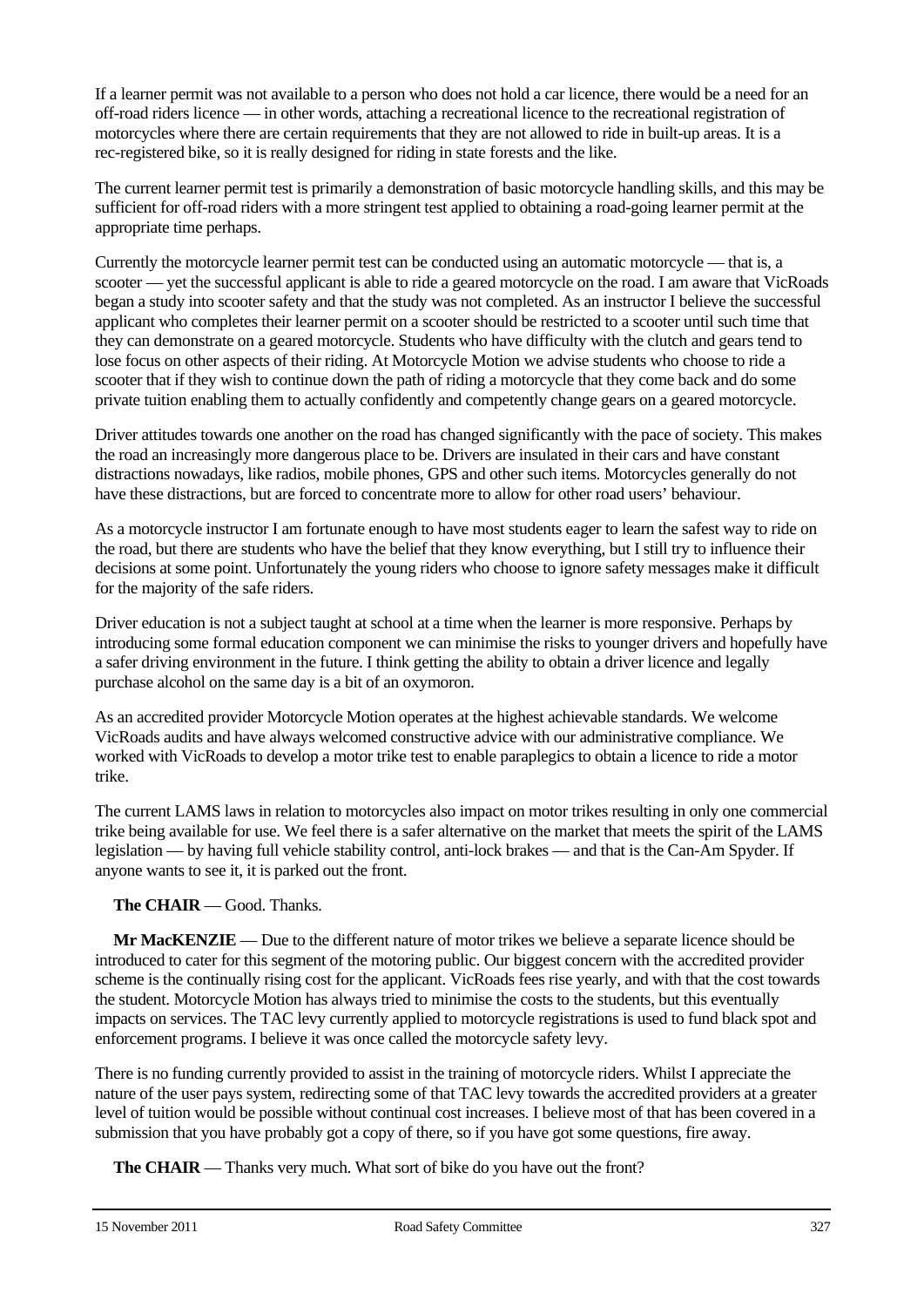**Mr MacKENZIE** — It is called a Can-Am Spyder. It is a trike. It has got anti-lock brakes and vehicle stability control. We were trying to design a program where paraplegics — perhaps hurt in a bike crash at some point in time — could ride one of those. Under current licensing conditions the vehicle is actually registered under car registration, but you need a motorcycle licence to ride it. It is quite a safe vehicle and would give somebody a good way of riding a bike in the future if they do not have the ability of riding a normal bike.

**Mr TILLEY** — I just want to paint a picture. In relation to your submission you say you want to differentiate between urban and rural collisions. I do not know whether you are familiar with the area in north-east Victoria — a great riding area, good country — and in particular the Omeo Highway. That section of road to this day has 27 kilometres of unsealed road on it, but it is a tremendous ride from one side of the hill to the other. Certainly it is a commitment, which is a separate issue of course, to seal that road, which was Victoria's first gazetted highway. Interstate travellers coming down from the ACT and NSW are coming through those great parts of north-east Victoria, including Walwa and Corryong, and coming down the road to get onto the other side into Gippsland and head down for the grand prix, for example.

**The CHAIR** — I should interpose that that is his electorate.

**Mr MacKENZIE** — I was going to ask, but I thought that might be rude.

**The CHAIR** — So if our friends from Albury would like to visit, feel free to do so.

**Mr TILLEY** — Where I want to go with this is open the conversation. As I understand it, you have some experience in off-road training. On this particular section of road a lot of the adversaries and people who oppose this particular road suggest that sealing it will create a deathtrap for motorcyclists. This is going into training. Could we provide better training and differentiate in the collection of data between urban and rural crashes? This might alter the heightened perception that we are creating deathtraps around Victoria and that motorcyclists are a bunch of bloody maniacs out there trying to kill themselves or each other. Are you able to give us some commentary on those experiences and the way that you see the difference between urban and rural crashes.

**Mr MacKENZIE** — I cannot speak for the road crash data. I do not know what the road crash data is, full stop, end of story. Unsealed roads are inherently dangerous for road motorcycles, whereas dirt bikes are fully set up to deal with loose surfaces. One of the big things that I preach to students early on is that capabilities get mixed up with aspirations. I think that is a big problem, and I see that just in training, where people go hell for leather on the training range. Sometimes it is a wake-up call for them on the training range, but sometimes it is, 'Oh, it is only the training range; it doesn't matter'. I try to make sure that I drill into the students from any lesson I do, not to get their capabilities mixed up with their aspirations and to have speed and cornering positions set well and truly before they get to corners. Unfortunately I cannot stand on the corner that they go riding on every time, and yell out, 'You are going too fast into that corner!'. They are Valentino Rossi before they get to the corner, and then once they are in that corner they have realised that perhaps they are not. I think that is probably a high contributor to single-vehicle accidents on a country road, like up there in your electorate.

**Mr TILLEY** — As a trainer, how would you incorporate that into training, as a training standard?

**Mr MacKENZIE** — In both the learners and the licence testing there is a requirement to go through two marked turns, basically. In the learners permit standard there is a right-hand turn with a lane that is probably about a metre wide, and they actually have to pass through that corner without crossing the lines. There is no speed requirement for that, and all they need to do is simply pass between the lines without crossing them. They can see it themselves, but I tell them, 'Slow down' before they get to the corner; and I stand there and give them the instruction about it the whole time. You know, 'Slow down, get your entry position right. You are starting your turns too early'. A common thing I see even in on-road lessons is people starting their turns too early. You know, they tip into a corner, then they decide, 'Oh my God, I'm going to run into the gutter'. They have got to bring the bike back up; then they have got to tip it in again. That is a common thing that I see as far as novice riders are concerned.

In the licence test we have got another corner that they have to pass through. I should point out that the learners permit test is pass or fail. There is no grey area. Any things you do wrong on a learners permit test will fail you. However, the licence testing is a points-based system. The only way to fail instantly on the licence test is to drop the bike. You start off with zero points, and as you go through each of the exercises, depending on how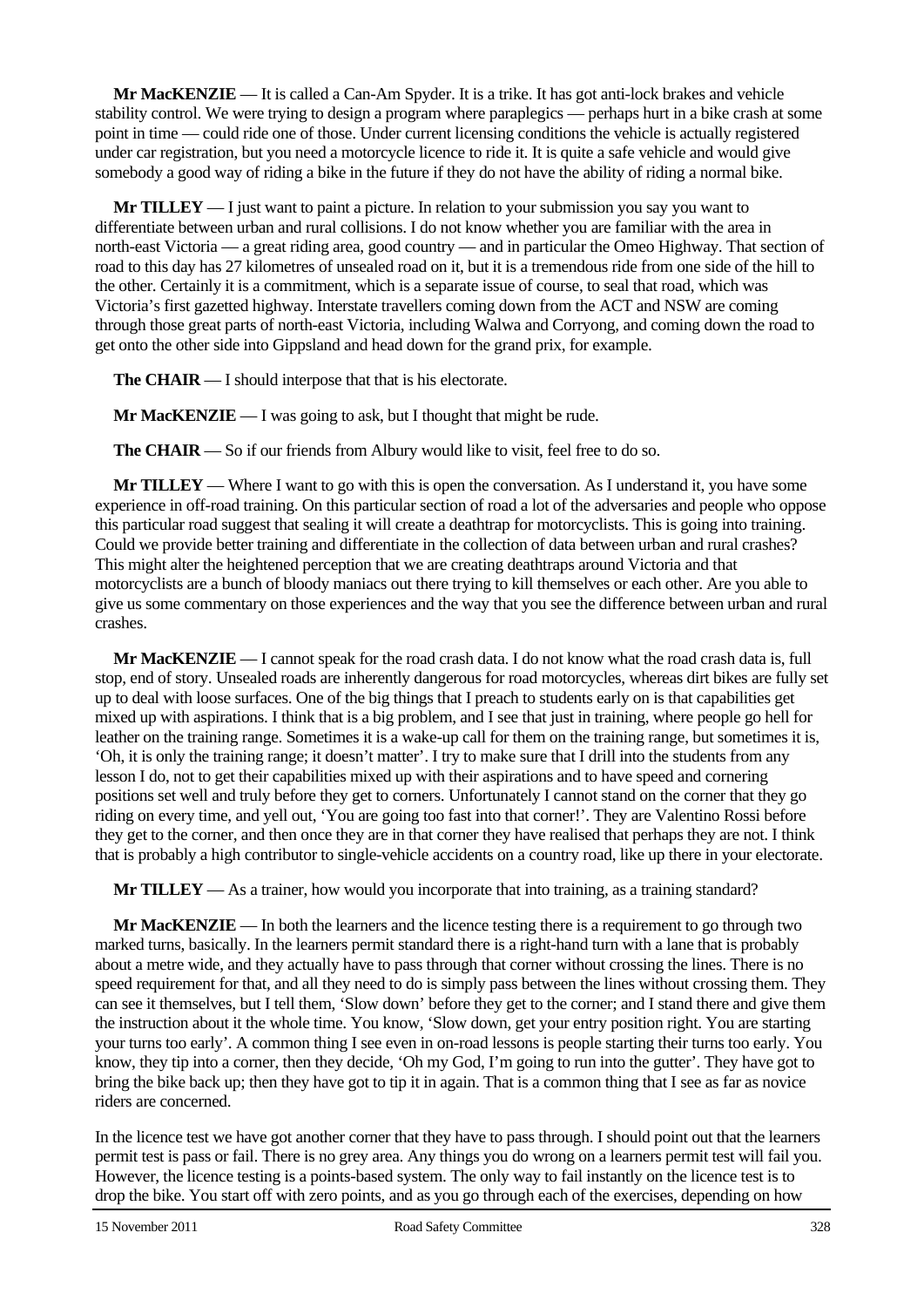well or how poorly you do at them, you get awarded points. It is like golf; you want to keep your score low. You start with zero. You get points for the exercises, and the ideal scenario is to finish with zero. We spend a lot of time telling people to go slower. Yet the main requirement for the corner that you pass through on the licence testing, in the actual vernacular, is, 'Proceed through that marked turn as quickly and as safely as you possibly can without touching either of the sidelines'. It seems strange to me that you are asking somebody to go as quickly as they can through a turn. Personally I think it is crazy. It is not right that we are telling them to go as quickly as they can, and there are the points. If you touch the lines, you get 8 points. If you go too slowly, you get 8 points. I do not very often see zero points going through there, at the end of the day. When I was a lot younger, when I first started this, I would encourage them to try and get zero points. Being a rider trainer, I guess I have gone to the bigger picture now and now really try and get them to slow down and think about what they are doing prior to getting to corners, as opposed to going as fast as they can. What we have changed there is that we try and get them to go slower into a corner, accelerate out of it and make sure that they get themselves set up for these corners before they actually get to them.

**Mr TILLEY** — In earlier contributions in evidence we were addressing appropriate speeds, so you are talking about washing off sufficient speed to enter a corner, and picking your apex to exit out of it at an appropriate safe speed?

**Mr MacKENZIE** — Absolutely, yes. Get into the corner safely. Actually get into it. Every class gets that information. If you are going to make a mistake, it is better to be making a mistake on the lower side of the speed at the end of the day. That is the message that I try and give. I have been doing it for a long time. I can do the training part of it standing on my head and blindfolded, basically, so I am trying to give them extra messages. Not everyone is going to be able to do that. With newer instructors — and I am not saying this just from a Motorcycle Motion point of view; it is across the instructors — there is nothing that we all have to do together. In other words, the same message is never going to be given from each instructor, even from the Motorcycle Motion point of view.

**Mr TILLEY** — How do we establish a benchmark for each and every rider? I have a number of years riding experience, whereas my colleague is just entering into his motorcycle experience. In saying that, he could very quickly become a far better and more proficient rider than myself. Where do you find that benchmark for each and every person?

**Mr ELSBURY** — For the record, that is not going to happen.

**Mr MacKENZIE** — Come and see us. At the end of the day the current training and testing that we have looks to be competency based, but in reality it is not. I think getting a licence, or a learners permit for that matter, needs to be competency based, as it is done in the VET system. You have to show continual competence over a period of time to be allowed to be technically signed-off on a unit within the VET system. I do not know whether you are aware of the VET system, but vocational education and training is what I am referring to there. I think competency-based training means that we can go, 'This person is terrible; you can't have a licence. I am sorry, but that is not right. You haven't met the minimum competency standard'. I can test people. I tested a lady yesterday who struggled all day. We have got a business to run and I cannot discourage her from doing that — and that is a problem in itself. I cannot discourage her, because she cannot go away and run the business down. Otherwise we do not have a business. She struggled all day, and yet she managed to put it together for the 3 minutes of the test and got her learners permit. Now she can go out on the road. That is the thing that I sometimes wonder about. Before that lesson, I had a private on-road lesson, and I believe not all companies do on-road lessons. Some do, and some do not. There is an issue of public liability insurance in that.

**Mr LANGUILLER** — Just on that subject in terms of on-road testing, if that were to become part of the licensing regime, would that disadvantage or advantage students?

**Mr MacKENZIE** — Yes, I believe it probably would disadvantage students.

**Mr LANGUILLER** — Could you explain that?

**Mr MacKENZIE** — I think it would become a cost issue to them. I am not saying that it is not right, but I think it would disadvantage them in terms of the cost for a provider to do these things with them on-road. How many people do you take out on to the road at one time? If it is just one, there is the hourly cost of an instructor, plus if they do not have their own bikes. I am suggesting that they would be using our motorcycles. Obviously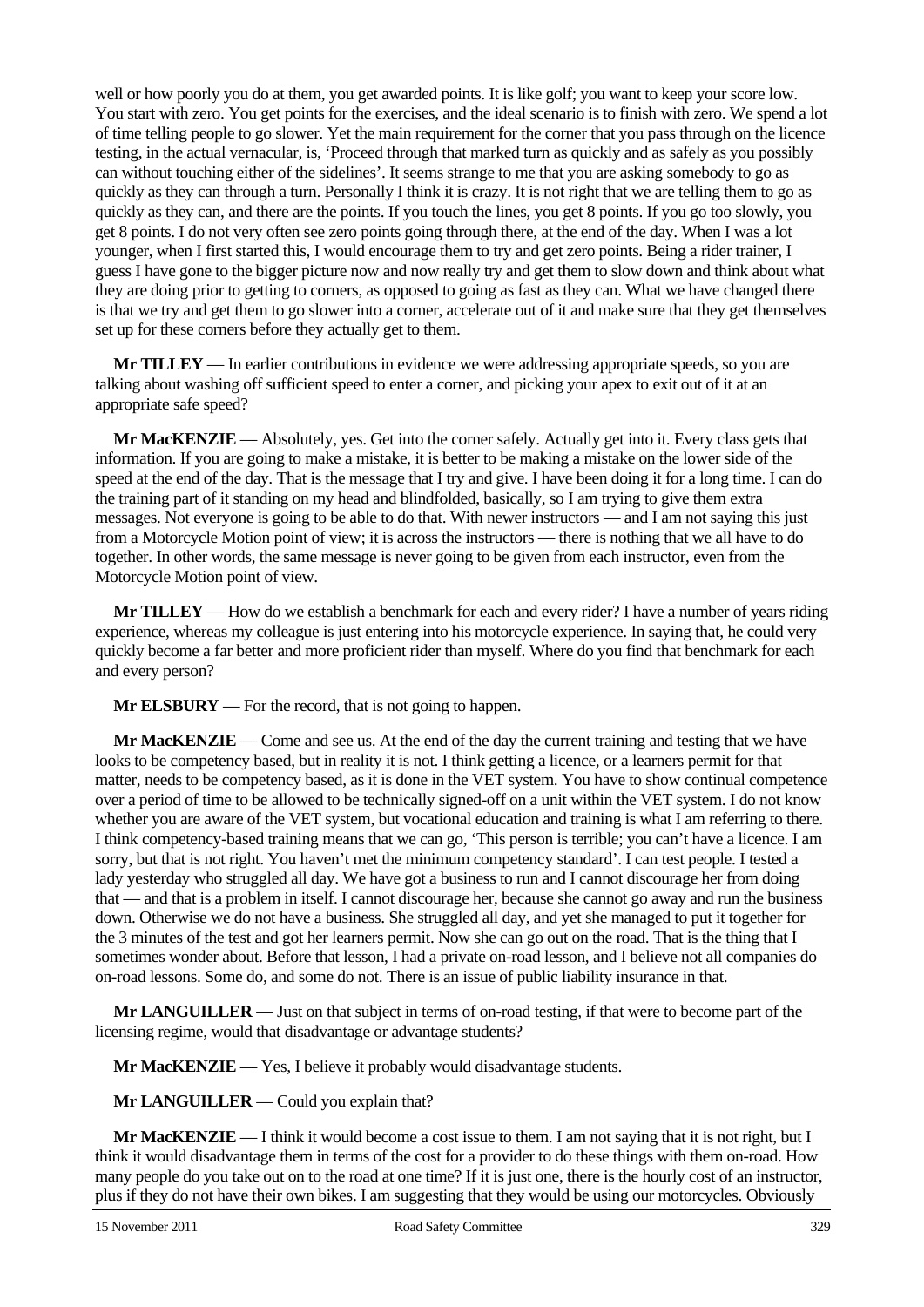there would have to be some sort of public liability insurance. There would have to be insurance on the motorcycles, and all those sorts of things are obviously going to push up the price for individuals wanting a motorcycle licence.

**Mr LANGUILLER** — Let us put aside the issue of costs associated with on-road testing. Do you think we should have on-road testing?

**Mr MacKENZIE** — Yes. I think there should be some component of on-road testing somewhere along the way. To be perfectly honest, I do not know where it lies.

**Mr TILLEY** — Would we get better riders?

**Mr MacKENZIE** — Yes, you would, but there is always going to be — —

If you read the newspaper this morning, there was the young boy and girl who were killed. His girlfriend was killed the week before, and he gets in a car and does exactly the same thing to himself. It is human nature. I know I am a different person riding motorcycles now than when I was younger.

**Mr LANGUILLER** — Do you want to tell us about it? You do not want to tell us about it, do you?

**Mr MacKENZIE** — I was lucky. At the end of the day I was lucky. I will admit it, but there were not as many people on the road.

**Mr PERERA** — What do you think of establishing something like the New South Wales model, like the Road Traffic Authority taking all the testing regime?

**Mr MacKENZIE** — I do not mind who does it at the end of the day, but whoever does it should be providing the riders with as much experience as they possibly can.

**Mr PERERA** — Do you think it could establish a benchmark?

**Mr MacKENZIE** — A benchmark? What is the benchmark going to be? How long is a piece of string? The benchmark is where somebody like VicRoads has to set it. Riding in traffic in the city is completely different to riding in Mr Tilley's electorate. A completely different set of rules come into play there.

**The CHAIR** — You have made the point well. We have some questions we need to work through.

**Mr LANGUILLER** — Thank you again for your submission and thank you for coming today in the place of Derek. Would you expand on the point you made about the size of the land providers need to train students on? Your submission says that providers are hampered by the need to have large parcels of land for training close to their student populations — that is, in urban areas — which are prohibitively expensive.

**Mr MacKENZIE** — I could not tell you what the exact land size is where we are at the moment. It is not huge. Our riders never get out of second gear. We cannot replicate the road environment, and in an industrial area the land is not cheap to buy. It is a small parcel that is in an established factory area, basically because of noise issues. We have two minimum-sized ranges. Please do not ask me what the minimum sizes are, but they are on the VicRoads provider agreement that we sign. We have that bare minimum, which really only allows second gear use. We cannot replicate road-type speeds. They are not even getting up to the school zone speed.

**Mr LANGUILLER** — Given your knowledge of the industry, do you think some or most of your colleagues as providers are in the same situation?

**Mr MacKENZIE** — Some have slightly larger areas. There is one particular provider, which is backed by a multinational company, that has quite large facilities at its training establishment, but I guess we could call ourselves boutique providers. We are limited by the amount of space that we can use.

**Mr TILLEY** — If you have safe driving areas in confined spaces how does that compare to what we were just discussing in relation to having on-road training with a buddy observing some of those skills? Comparatively speaking, how would that work?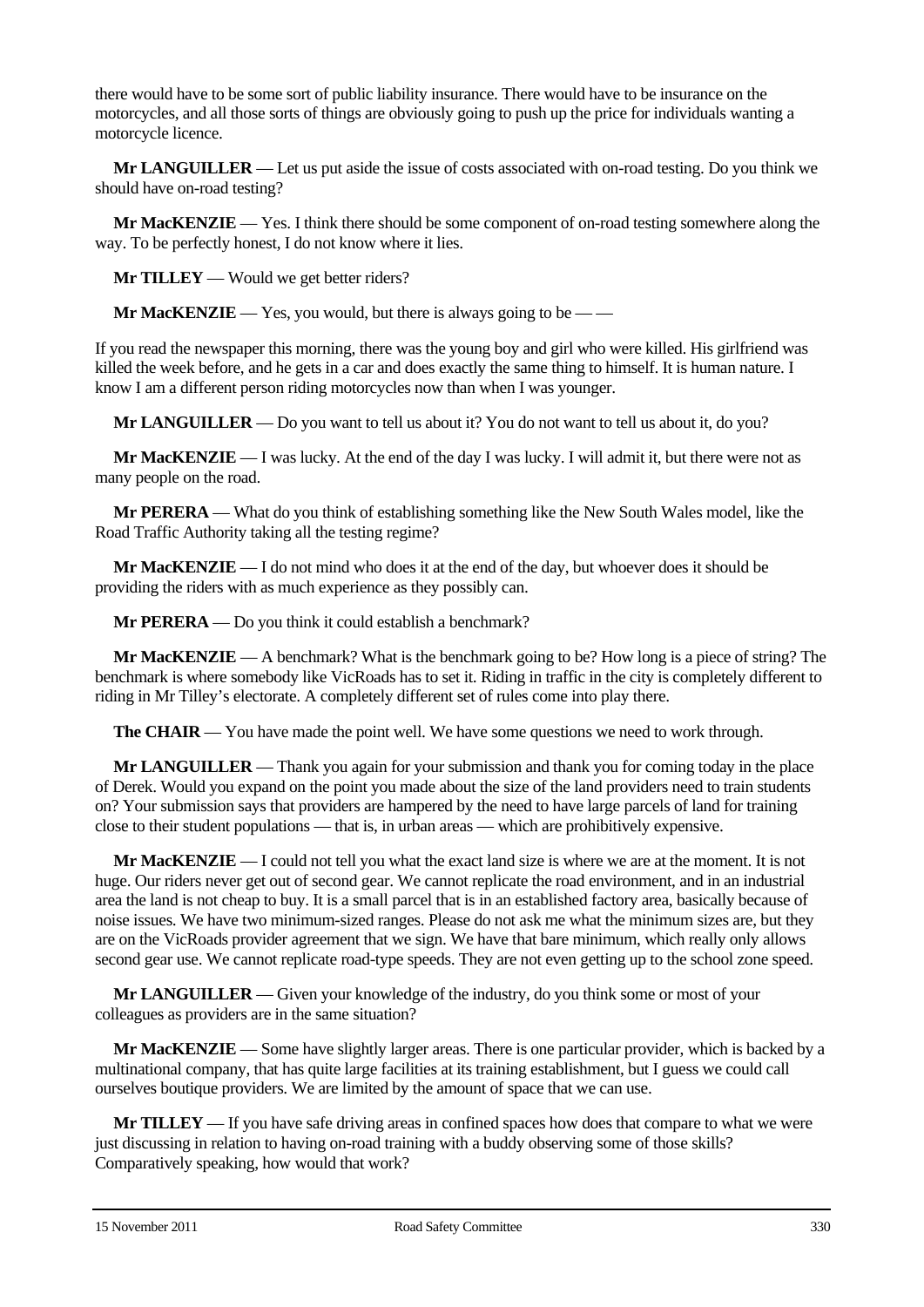**Mr MacKENZIE** — The problem with the buddy system is that the buddy should have some sort of training as well. Once the riders have some basic skills to get out there — or more than just the basic skills that we are sending them out with now, where they are competent — then having the buddy system is a good thing really, as long as the buddy has the right information. There is a lot of misinformation out there. All you have to do is look at some of the blogs on something like Netrider or the Kawasaki Z Owners Club. Some of the information on there horrifies me as to what people think is right.

**Mr TILLEY** — It is a bit like golf, isn't it? There is practice and then there is good practice.

**Mr MacKENZIE** — That is exactly right. If you do not get the right information, bad habits develop, and bad habits are difficult to break once they are entrenched.

**Mr LANGUILLER** — Do you think the new graduated licensing scheme will help deal with the inconsistent levels of training provided by accredited providers?

**Mr MacKENZIE** — I think the graduated system will certainly help the novice riders, but there needs to be a standard between the providers, where the information is exactly the same, and VicRoads, in consultation with industry obviously, has set what the benchmarks should be for trainers.

**Mr LANGUILLER** — The record should underline that.

**Mr MacKENZIE** — Thank you. VicRoads should set the benchmark and train the trainers. At the moment we can train our own trainers and give them the information that is required under the VicRoads licence provider agreements.

**Mr ELSBURY** — This is a question that a lot of people have been asking in relation to filtering. Some of the submissions have said that filtering is dangerous and risky. Do you accept that argument?

**Mr MacKENZIE** — Personally I split it into two. There are two different forms as far as I am concerned. One is filtering, and one is lane splitting. As far as I am concerned filtering is motorcycles moving up through stationary traffic to the front of the traffic lights.

**The CHAIR** — Completely stationary?

**Mr MacKENZIE** — Yes, stationary traffic. As far as I am concerned lane splitting is moving between moving vehicles, which is totally unacceptable. It is dangerous.

**Mr LANGUILLER** — At 20 kilometres an hour?

**Mr MacKENZIE** — No. It is dangerous. Think about peak hour traffic. I do not really have to spell this out for anybody, but I will paint the picture anyway. You are driving on the Geelong road up to Melbourne for the morning. There is a gap somewhere. How many of you have seen cars go, 'I will have that gap right now'? Cars do not look for motorcyclists. One of my questions to my students at learner permit level is how many more motorcycles are there on the roads now that you have decided — —

**Mr LANGUILLER** — Is that a problem with filtering, or is that a problem with car drivers?

**Mr MacKENZIE** — It is filtering because I think it is inherently dangerous for motorcycles to ride between vehicles that are moving. Where do you draw the line? At a B-double truck? Do you draw the line at a little mini minor? At the end of the day I think it is inherently dangerous. You cannot make legislation that says, 'You can filter past cars, but you cannot filter past trucks'. You might be in a position with a truck that you cannot see through. I think it is acceptable to filter but it is not acceptable to lane split.

**Mr LANGUILLER** — I have never seen a cop pull up a motorcycle rider doing filtering.

**Mr MacKENZIE** — No, and I will personally filter. I will do it, but I do not lane split. I used to, but after a couple of close misses I think it is not really for me. To be honest nowadays I would rather get home to the family.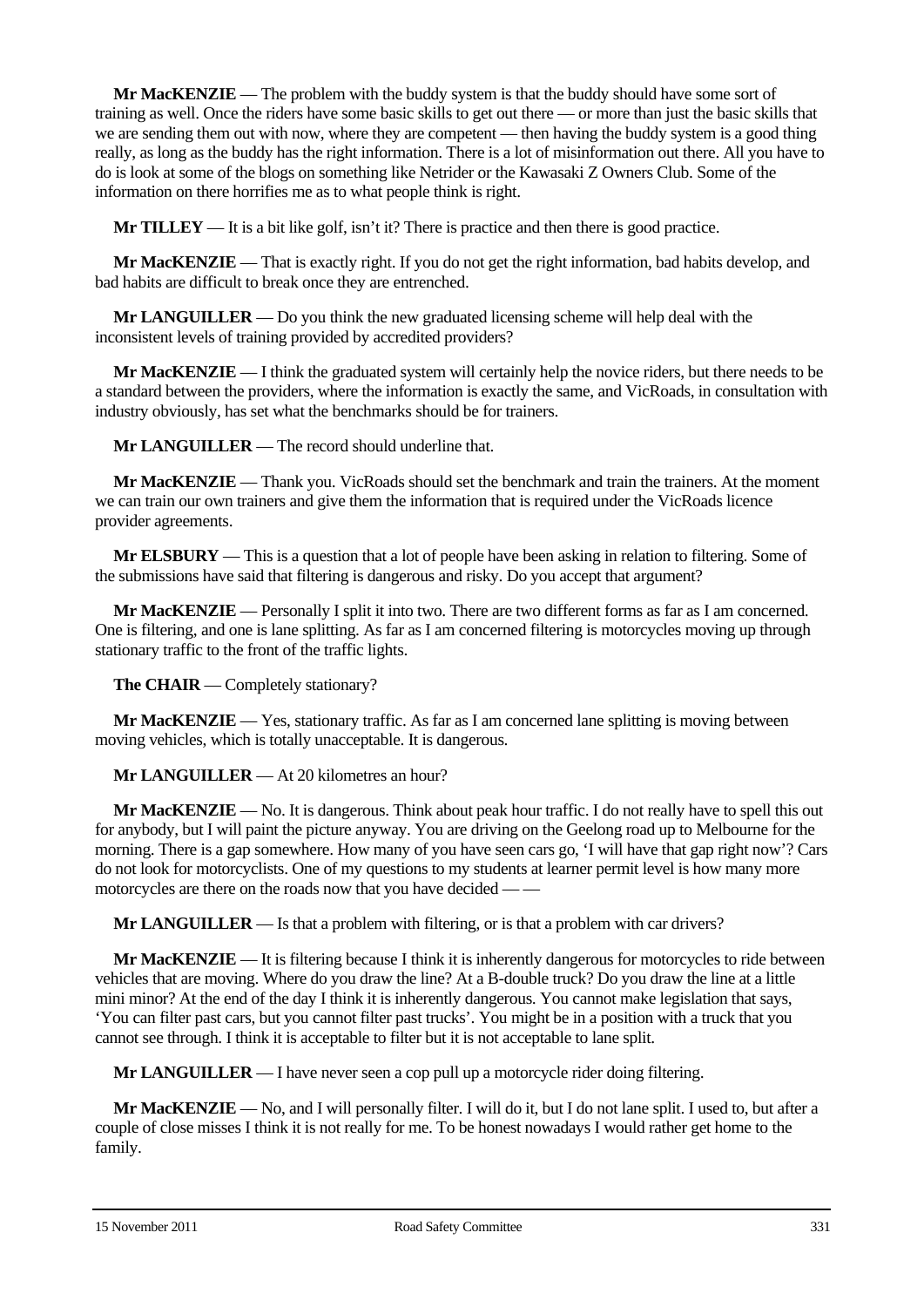**Mr PERERA** — Several submissions have suggested that ABS either has no impact on the road toll or introduces a layer of technology between the rider and the motorcycle that would not be beneficial. How do you think the motorcycling community would view the mandatory introduction of ABS or traction control on motorcycles? Do you think these technologies would help the motorcycle road toll?

**Mr MacKENZIE** — It depends on the studies that are done in relation to crashes involving incorrect use of the front brakes. I do not know what other providers or people who have spoken to the inquiry have already told you about the dangers of using front brakes incorrectly, but it is not like a car where you can just stand on the brakes, close your eyes and wait for the airbags to go off. Unfortunately on a motorcycle if you grab those front brakes, it locks the front wheel and it is all over in less than a second unless you let those brakes go. Personally I can out-brake ABS, but I think for novice riders it is not a bad thing. I do not know that it has to be put in legislation that motorcycles have to have ABS. I think it is a personal choice for novice bike riders. Returning riders are another issue. ABS is not a bad thing, but I can still out-brake it. But that is because I have a lot of experience, and I understand what is happening when I use those front brakes and how to do it.

A lot of times I see in licensed training and testing that people revert to panic mode. You see people do some of the strangest things in panic. The most common things I see are either relying on the rear brake — so do you then decide to have linked brakes? — or grabbing at the front brake and then falling off the motorcycle. As far as I am concerned there is nothing bad about ABS. I think it generally has a place for some riders. I do not need it, but that is just me.

**Mr TILLEY** — I want to discuss with you front plates and numberplates. In your submission you made comment that they are not the solution. Can you give us some commentary in relation to your thoughts on that?

**Mr MacKENZIE** — I did not know we had done that one.

**The CHAIR** — You do not have to come in at the moment. We can just parcel that question if you like.

**Mr TILLEY** — If you could give a personal view, it would be good.

**Mr MacKENZIE** — My personal view? I understand the need for some sort of front identifier, but where do you put it? There are so many different bikes out there nowadays; how and where do you put the front identifier? But I certainly do not believe in the Big Brother society or in *1984* being able to track bikes, which is another thing I have seen that has been mooted by VicRoads and other enforcement organisations.

**Mr TILLEY** — What about motor vehicles, heavy vehicles that use the same piece of — —?

**Mr MacKENZIE** — I cannot argue with that. But there are also cars out there that do not have — —

You never see those figures released. You do not see the cars that have got the old E-series numberplates, or whatever they are. They have faded and you cannot see them, or the ones covered in mud and dirt.

**Mr TILLEY** — There are existing offences in the statutes to cover all that. It is whether they are caught or not.

**Mr MacKENZIE** — Absolutely, there is. Yes, that is exactly right. I guess at the end of the day that is the same for motorcycles. I understand the need for a front identifier. I do not know how you go about doing that. My personal view is that for a piece of metal it is going to be user pays to destroy the front of their \$20 000 motorcycle. I do not believe that is the answer.

**Mr TILLEY** — It does not necessarily have to be metal. We are not suggesting any form of construction, nor are we necessarily making any recommendations. We are feeling right across the whole field.

**Mr MacKENZIE** — No, I understand that.

**Mr TILLEY** — Victoria Police made a submission and that was part of their submission.

**Mr MacKENZIE** — I have no doubt about that. The camera office is probably the one that has made that submission, I would suggest. I understand the need for it, but whether I agree with that —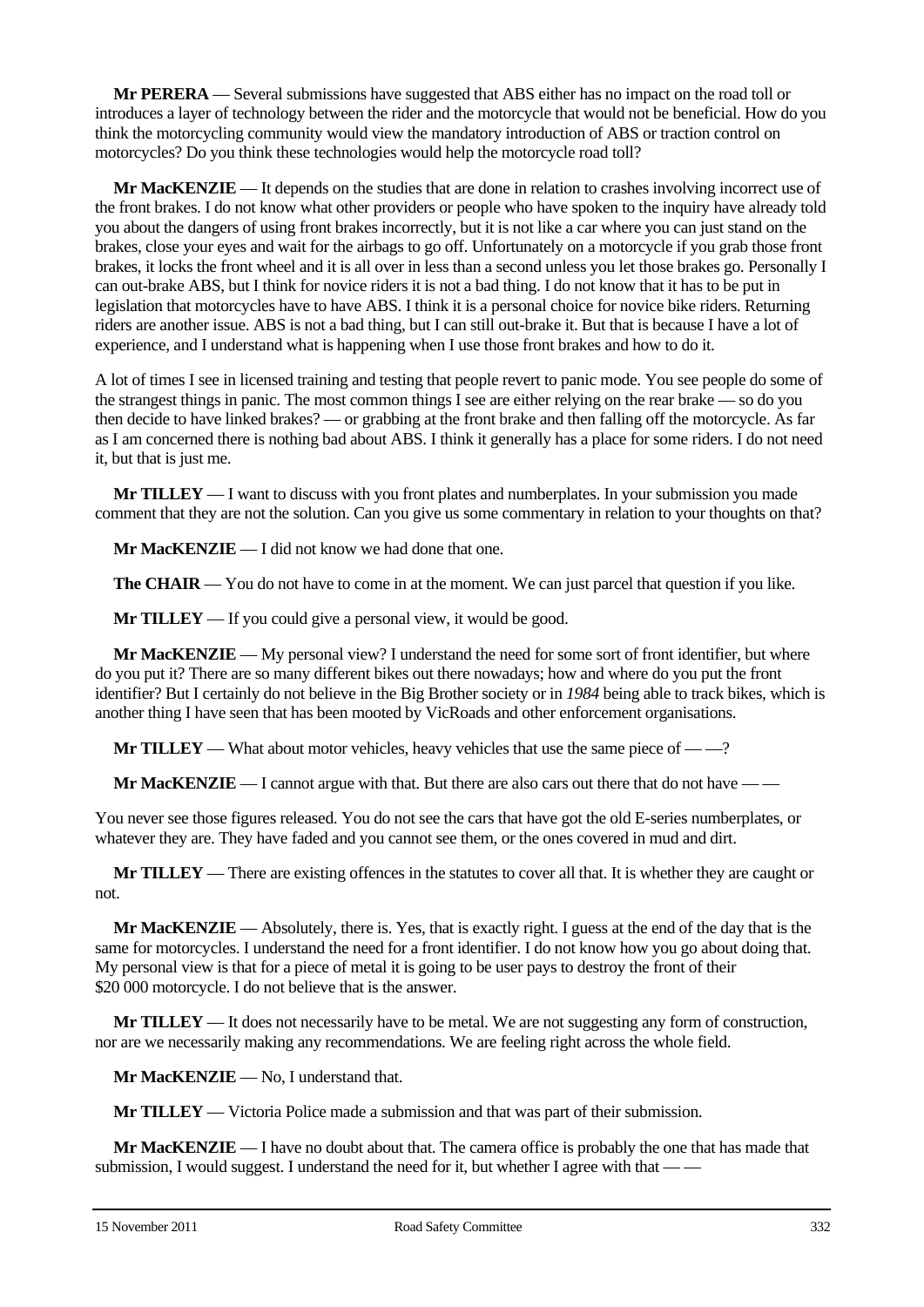**Mr TILLEY** — If you look at *Old Bike Australasia* you will see photographs in there right throughout. In particular there are a number of photos of former colleagues of mine, and we were all wearing front forward-facing numberplates on the motorcycle.

**Mr MacKENZIE** — Were they the forward-facing ones or the ones that ran along the guard?

**Mr TILLEY** — No, straight up the front.

**Mr MacKENZIE** — Straight up and down. The bikes in bygone days were probably more able to support those front-facing metal numberplates. The way the current design is on the bikes, I do not think that you could actually retro-fit bikes with forward facing identifies in the same vein as the ones that are currently on the — —

**Mr TILLEY** — If this committee does not ask the hard questions, we do not cover it right across the board.

**Mr MacKENZIE** — I have no problem with that.

**Mr TILLEY** — Do not think you are under any particular pressure.

**Mr LANGUILLER** — Can I just say that your submission states:

Chrome numberplates are not a solution, but perhaps using smart chips on the registration level would make riders more accountable.

So your submission recognises that there is an issue.

**Mr MacKENZIE** — Yes, I did not see that part of it, but what I will say is Derek, who was supposed to be here today, is an operational member of Victoria Police highway patrol. So that is where he is coming from in relation to that. I understand that. There are road riders out there — there is no doubt about that — who make life miserable for the rest of us, with targeted enforcement of bike riders. You get pulled up all the time to check licence and registration details. To be honest, I get sick of it.

**Mr TILLEY** — So do car drivers.

**Mr MacKENZIE** — Not to the same extent. If you go riding through the Black Spur or the Reefton Spur or somewhere like that you are targeted as a motorcycle rider.

**Mr LANGUILLER** — Can I come back to the issue of training and licensing regimes? A number of submissions received by the committee state that the current training and licensing regime is inadequate. I think you touched on that, but I want to come back to it. People who lack the skills and knowledge to ride a motorcycle are being passed. What responsibility do providers have not to pass people who clearly have inadequate skills and knowledge?

**Mr MacKENZIE** — It is a test. They go to test. VicRoads do not give us anything. Unless they say 'unsafe operation of the motorcycle', there is nothing that is covered in the provider agreement in relation to that. But VicRoads give us no latitude to say, 'You think this person is terrible. Do not test them'.

**Mr ELSBURY** — Which is the situation you had with the individual that you referred to earlier?

**Mr MacKENZIE** — She is not the only one, trust me. She is not as bad as I have seen either. That was just fresh because I did it yesterday. But there are certainly some seriously substandard riders out there who fluked the test at the time. You must remember that we do have a business to run, and that is the point that I would really like to make. If we kept saying to people, 'No, you are not good enough', they will go somewhere else. That impacts upon the business and the livelihood of the people that own that particular business.

**Mr LANGUILLER** — Is that a general problem in your industry, given your anecdotal experience anyway?

**Mr MacKENZIE** — People do not change really from place to place. It is a case of you go to test, you pass the test, as far as I am concerned we are bound to write you up a learners permit or a licence. We do not have the option of saying, 'You are not of sufficient standard and you need to come back'. What we will do, however, is we will suggest to them — or I do at the very least; I cannot speak for other trainers — that they go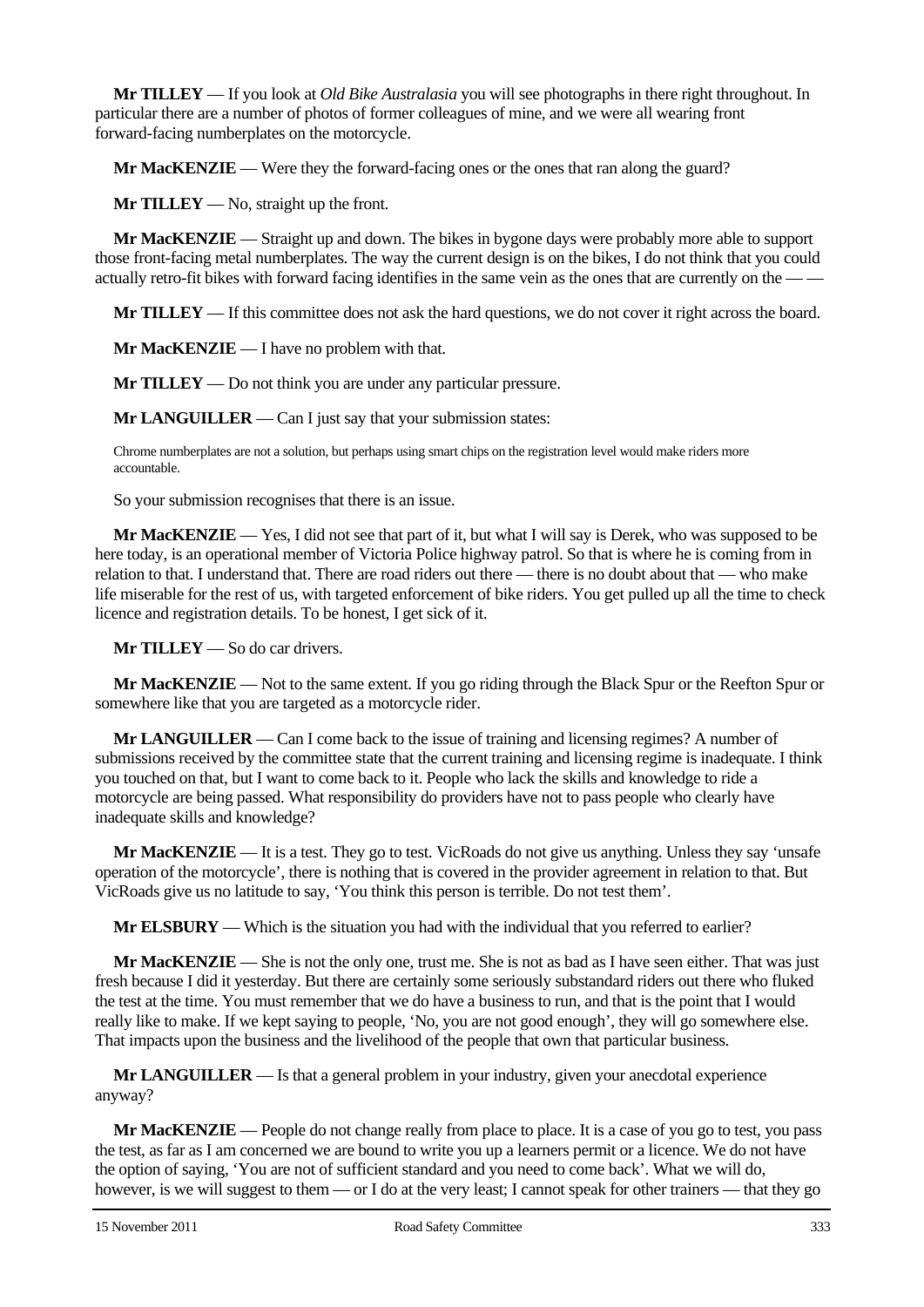elsewhere. I am quite candid about their abilities and I will let them know what their abilities are. At the end of the day most people understand their abilities, but whether they choose to come back or not for private lessons, I do not know. I tell them, 'Go to another provider if you think I am trying to rip you off. I am not trying to do that'.

Maybe that is where some of the anti-bike, TAC levy should go — sorry. It should go back into helping people who really want to ride a motorcycle for one reason or another. But some people have got a natural ability to do it, where others have to work and work and work at it. They are the ones that will be safe, but they still need that little bit of extra help to get there on the way.

**Mr PERERA** — Are you aware of motorcycle training simulators?

**Mr MacKENZIE** — HART has one, that I know of. I have not had a go on it, to be honest.

**Mr PERERA** — Would you think you will use them?

**Mr MacKENZIE** — No, not really.

**Mr PERERA** — Why not?

**Mr MacKENZIE** — It is all well and good to play computer games on them. I think that is how people would treat them, as a computer game. It is not a game once you get out on the road. That is another point that I make to students. I say that once you get out on the road, it is not a game any longer. They do a hazard perception test for their licence in a car. I got my licence when they did not have anything like that around. I have never heard that it was a really good thing to go and do.

**Mr PERERA** — It is not the real situation, so people — —

**Mr MacKENZIE** — No, and when it is the real situation people panic. I think that repeating something over and over is how it gets drilled into you and how you become good at it. I tell my students that I practise things like emergency brakes and counter-steering all the time. I try and impress upon them that if I do it 40 years on, there is no reason that they should not be doing it now to get it right.

**Mr ELSBURY** — What has been your experience with VicRoads auditors coming out to your facility? Do they measure how well you have trained the riders that pass through?

**Mr MacKENZIE** — Ss far as I am concerned, that is not what their job is when they come out to us. I must say, as far as VicRoads auditors are concerned, I think they do the right thing by us and they are good when they come out. We welcome them. But all they are doing is making sure, as far as I am concerned, that I administer the test correctly.

**Mr ELSBURY** — Would there be any value in having the training and the testing carried out by different people? When I did my test it was almost immediately after having done a training course with the same person.

**Mr MacKENZIE** — I would like to think that it would not have any bearing on it. It comes down to people's honesty, I suppose. Certain things have happened in the past that I query. However, if you look at the truck licensing model under VicRoads for heavy vehicle providers, the person who trains you in the truck to get the licensing is not allowed to test you. I do not know why it is different for heavy vehicle providers as opposed to motorcycle providers. If you do a truck course, you are trained by a particular trainer and then, when it is test time and you have to go out on the road for your drive test, you cannot have that person as your tester.

**Mr ELSBURY** — What specific outcomes would you like to see from the committee's inquiry?

**Mr MacKENZIE** — Mandatory minimum training and safety levels, better testing, an automatic condition for motorcycles and perhaps a separate trike licence to enable paraplegics to ride trikes instead of having to go through the current licence and learners permit testing, which obviously as paraplegics they could not possible pass. The way trikes are, if you have a look at the size of a trike, you could not do the same sort of testing with them.

**Mr LANGUILLER** — We have not received a submission from disability groups, have we?